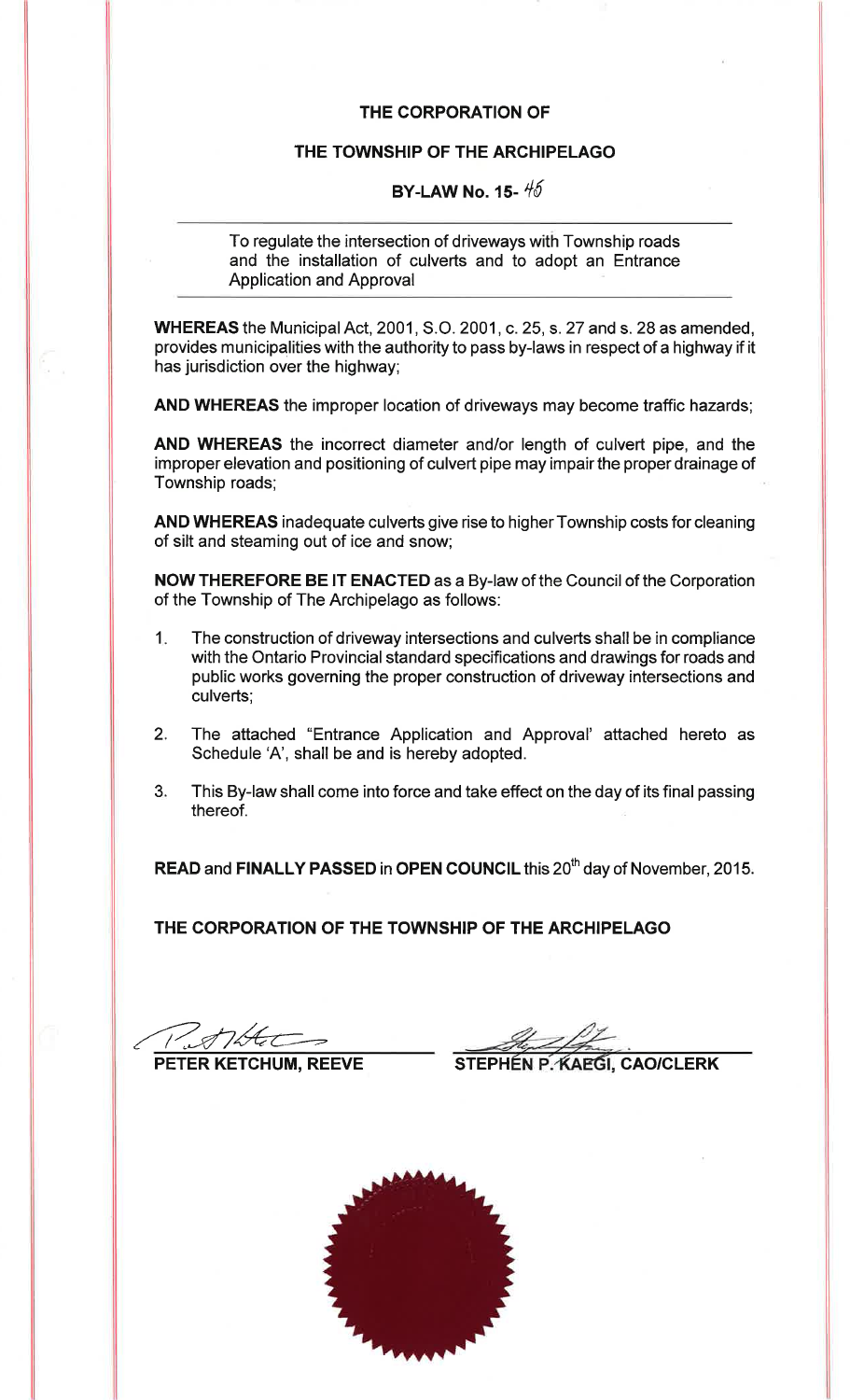### SCHEDULE 'A' of BY-LAW 15-45



9 James Street Parry Sound, Ontario P2A 1T4 Phone: 705-746-4243 Fax: 705-746-7301 www.thearchipelago.on.ca

# ENTRANCE APPLICATION

and

# APPROVAL

### Application Information and Procedure

The attached application should be completed and submitted to the Manager of Public Works and Facilities at the above noted address. Payment of the appropriate fee and performance bond shall be submitted with the application.

Cheques are to be made payable to: *The Township of The Archipelago.* 

| <b>Residential Fees:</b> |   |            |
|--------------------------|---|------------|
| <b>Inspection Fee</b>    | S | 150.00     |
| <b>Performance Bond</b>  |   | \$1,500.00 |
| <b>Commercial Fees:</b>  |   |            |
| <b>Inspection Fee</b>    | S | 300.00     |
| <b>Performance Bond</b>  |   | \$3,000.00 |

Please note that if the entrance location is not properly identified on site to allow Township staff to conduct an initial inspection, then a re-inspection fee shall be charged as follows:

Residential Re-inspection fee \$ 100.00 Commercial Re-inspection fee \$ 200.00

Inspection fees are non-refundable.

Approximately two weeks should be allowed for the Township to perform an inspection and give initial approval. The owner or his/her agent will be given a copy of the Initial Approval authorizing the work to proceed, including the installation of a culvert if required.

Where the construction of an authorized entrance has not been completed within six months of the date of the initial approval, the permit shall be deemed to have lapsed and the owner or his/her agent shall be required to reapply. The performance bond will be returned to the owner or agent less any Township expenses incurred for the restoration of the entrance area where partial construction and/or damage has occurred. Consideration may be given for extensions beyond six months at the discretion of the Manager of Public Works and Facilities or designate.

Upon completion of the work, please notify the Manager of Public Works and Facilities to arrange a final inspection. The performance bond will be released to the owner or his/her agent within 30 days following the final inspection and entrance approval.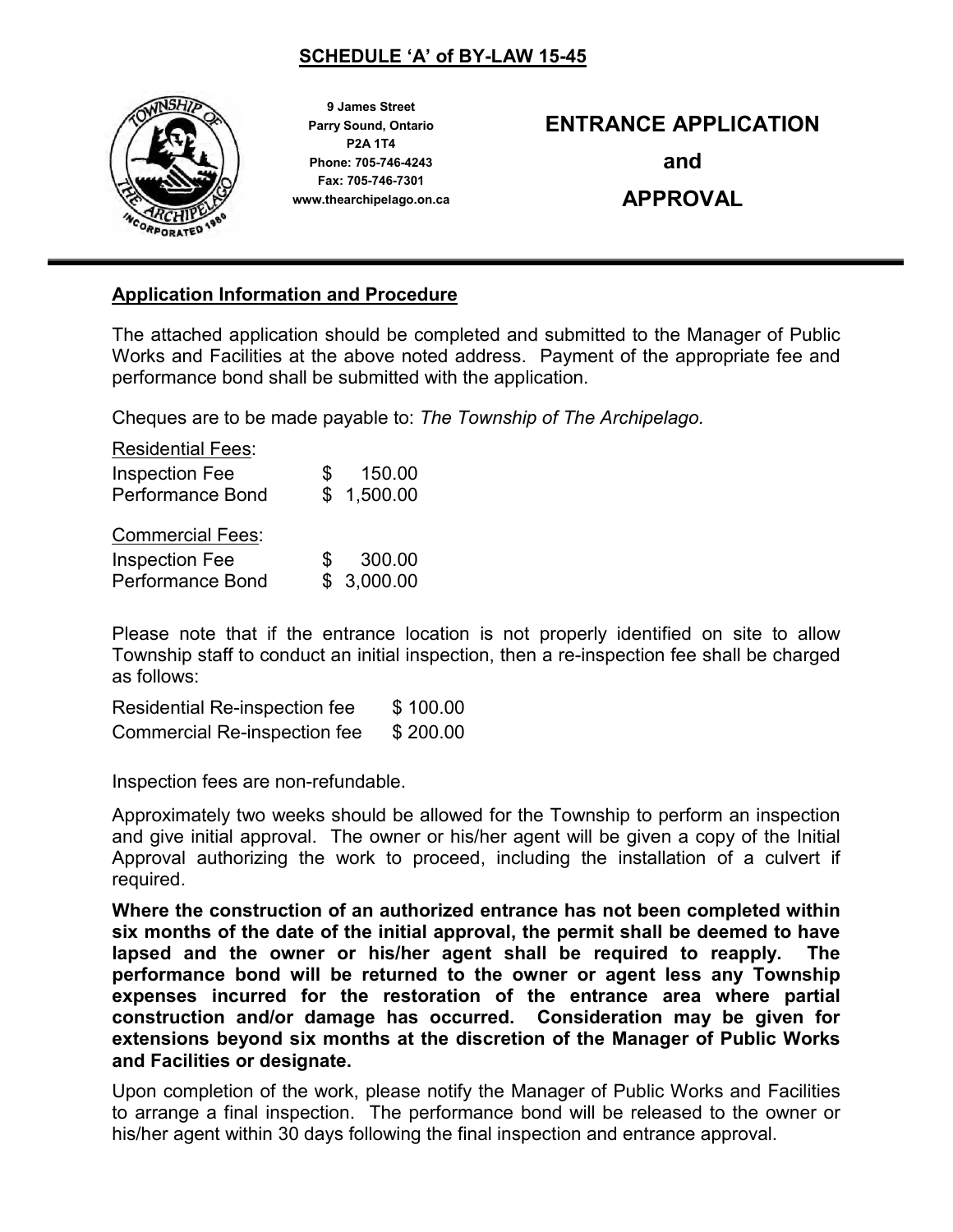

| <b>DATE</b>       | <b>RESIDENTIAL APPLICATION</b> | <b>COMMERCIAL APPLICATION</b> | <b>APPLICATION No.</b> |
|-------------------|--------------------------------|-------------------------------|------------------------|
| <b>RECEIVED</b>   | \$1,500.00 Performance Bond    | \$3,000.00 Performance Bond   | <b>EN</b>              |
|                   | 150.00 Inspection Fee          | 300.00 Inspection Fee         |                        |
| vear<br>day<br>mo | 100.00 Re-inspection Fee       | 200.00 Re-inspection Fee      | (e.g. ENyear-xx)       |

# 1. AGENT INFORMATION

| Name of Agent | Home Telephone No. | Business / Cell Telephone |
|---------------|--------------------|---------------------------|
| Address       |                    |                           |
| Email         |                    |                           |

### 2. OWNER(S) INFORMATION

| Name of Owner(s) | Home Telephone No. | <b>Business / Cell Telephone</b> |
|------------------|--------------------|----------------------------------|
|                  |                    |                                  |
|                  |                    |                                  |
|                  |                    |                                  |
| Address          |                    |                                  |
|                  |                    |                                  |
| Email            |                    |                                  |
|                  |                    |                                  |

#### 3. PROPOSED ENTRANCE LOCATION

| 911# | <b>Municipal Road Name</b>     |                  |              |            |
|------|--------------------------------|------------------|--------------|------------|
|      | Assessment Roll Number: 4905 - | $\sim$<br>$\sim$ | - 0000       |            |
| Lot  | Concession                     | Plan No.         | Part/Lot No. | Parcel No. |

# 4. DESCRIPTION OF PROJECT

| new entrance                 | $\Box$ modification of an existing entrance |                             |
|------------------------------|---------------------------------------------|-----------------------------|
| Length of proposed driveway: |                                             | Width of proposed driveway: |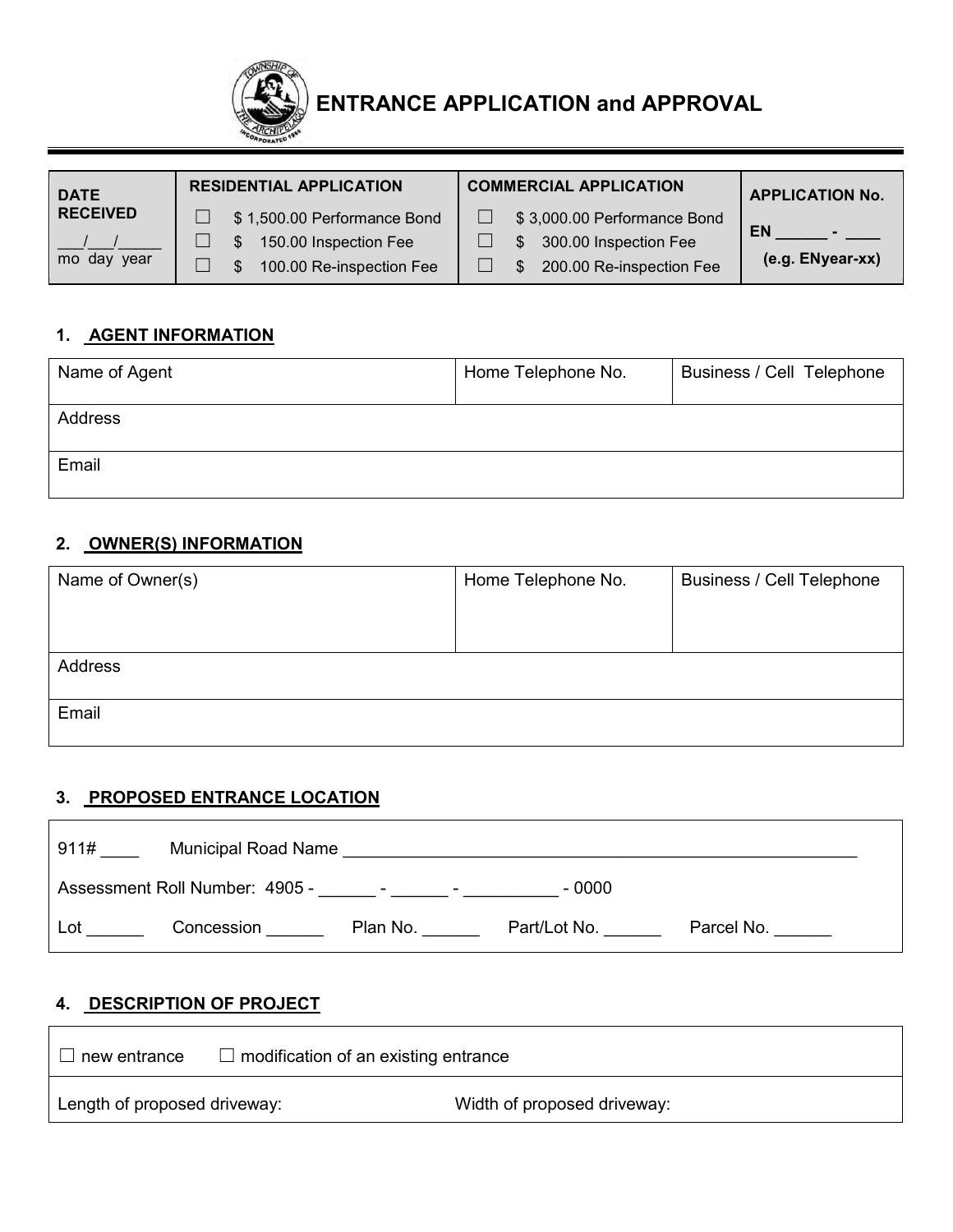### **5. SKETCH OF PROJECT**

Please draw a sketch below showing the location and length of the proposed entrance and the distance from the nearest lot lines. To facilitate inspection, the proposed entrance must be marked on the property with flags or painted stakes. The proposed location of the culvert, if necessary, must also be marked.

Note: If the entrance location is not properly identified on site and staff is unable to do an initial inspection, a re-inspection fee will be charged as noted above.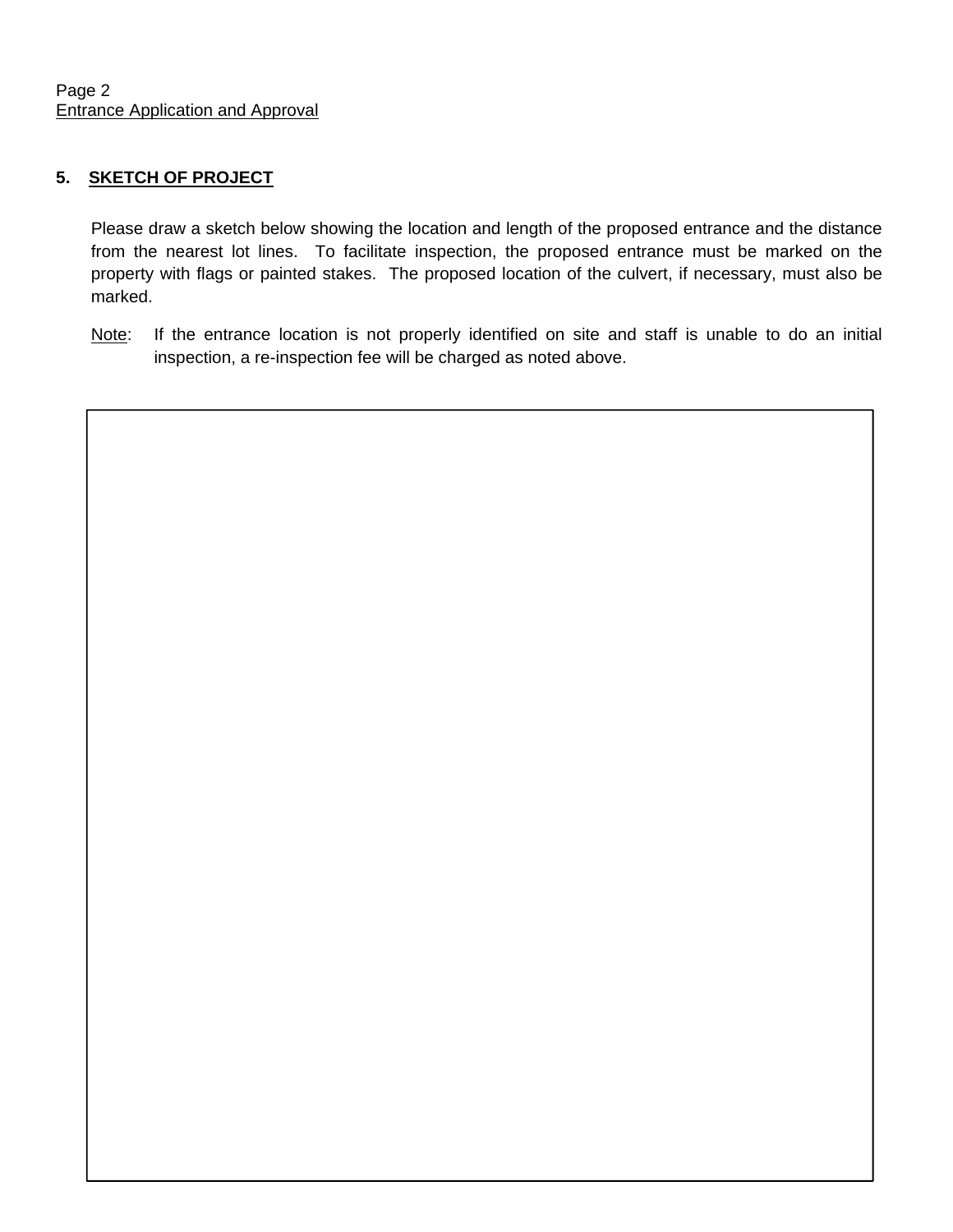#### 6. AUTHORIZATION OF OWNER(S) FOR AGENT TO MAKE THE APPLICATION

If the applicant is not the owner of the land that is the subject of this application, authorization for the agent to make this application, as set out below, must be given. Alternatively, written authorization can be provided on a separate form and submitted with this application. Authorization must be provided by all registered owners of the subject property.

I/We, the same state of the owner(s) of the land that  $\sim$  , am/are the owner(s) of the land that

is the subject of this application and I/we authorize

to make this application on my/our behalf and for the purposes of the *Freedom of Information and Protection and Privacy Act*, to provide any of my/our personal information that will be included in this application or collected during the process of the application.

\_\_\_\_\_\_\_\_\_\_\_\_\_\_\_\_\_\_\_\_\_\_\_\_\_\_\_\_\_\_\_\_\_\_\_\_ \_\_\_\_\_\_\_\_\_\_\_\_\_\_\_\_\_\_\_\_\_\_\_\_\_\_\_\_\_\_\_\_\_\_\_\_\_\_ Date **Date** Signature of Owner

\_\_\_\_\_\_\_\_\_\_\_\_\_\_\_\_\_\_\_\_\_\_\_\_\_\_\_\_\_\_\_\_\_\_\_\_ \_\_\_\_\_\_\_\_\_\_\_\_\_\_\_\_\_\_\_\_\_\_\_\_\_\_\_\_\_\_\_\_\_\_\_\_\_\_ Date **Signature of Owner** 

### 7. DECLARATION OF OWNER(S) / AGENT

- The information contained in this application is true to the best of my knowledge.
- I certify that the entrance being requested will service the single property described in this application, and will not be used to access any other abutting or adjoining properties, including Crown land.
- I understand and agree that if the entrance is used to service other properties, this permit will be revoked, and the Township may take steps to remove the entrance at my expense.
- I understand that all works will be constructed, altered, maintained or operated at the expense of the undersigned. I agree that work will not begin before a permit has been issued by the Township of The Archipelago. I hereby acknowledge that I am responsible for any damages, direct or consequential, arising from any work authorized by this application whether performed directly by the owner or his/her contractor, employee, agent or otherwise and agree to indemnify and save harmless the Township of The Archipelago from any and all losses, costs or damages in connection with the work being performed.
- I have the authority to bind the corporation or partnership (if applicable).

\_\_\_\_\_\_\_\_\_\_\_\_\_\_\_\_\_\_\_\_\_\_\_\_\_\_\_\_\_\_\_\_\_\_\_\_ \_\_\_\_\_\_\_\_\_\_\_\_\_\_\_\_\_\_\_\_\_\_\_\_\_\_\_\_\_\_\_\_\_\_\_\_\_ Date **Signature of Owner** \_\_\_\_\_\_\_\_\_\_\_\_\_\_\_\_\_\_\_\_\_\_\_\_\_\_\_\_\_\_\_\_\_\_\_\_ \_\_\_\_\_\_\_\_\_\_\_\_\_\_\_\_\_\_\_\_\_\_\_\_\_\_\_\_\_\_\_\_\_\_\_\_\_ Date **Signature of Owner** 

\_\_\_\_\_\_\_\_\_\_\_\_\_\_\_\_\_\_\_\_\_\_\_\_\_\_\_\_\_\_\_\_\_\_\_\_ \_\_\_\_\_\_\_\_\_\_\_\_\_\_\_\_\_\_\_\_\_\_\_\_\_\_\_\_\_\_\_\_\_\_\_\_\_ Date **Signature of Agent** 

Personal information contained in this form is collected pursuant to the Municipal Act, 2001, S.O. 2001, c.25, as amended, and will be used for the purpose of an Entrance Application and Permit and for no other purpose. Owners and /or their agent are advised that the Township of The Archipelago may be required to disclose information in this form under the Municipal Freedom of Information and Protection of Privacy Act. Questions regarding this collection of personal information should be directed to the Clerk of the Corporation of the Township of The Archipelago.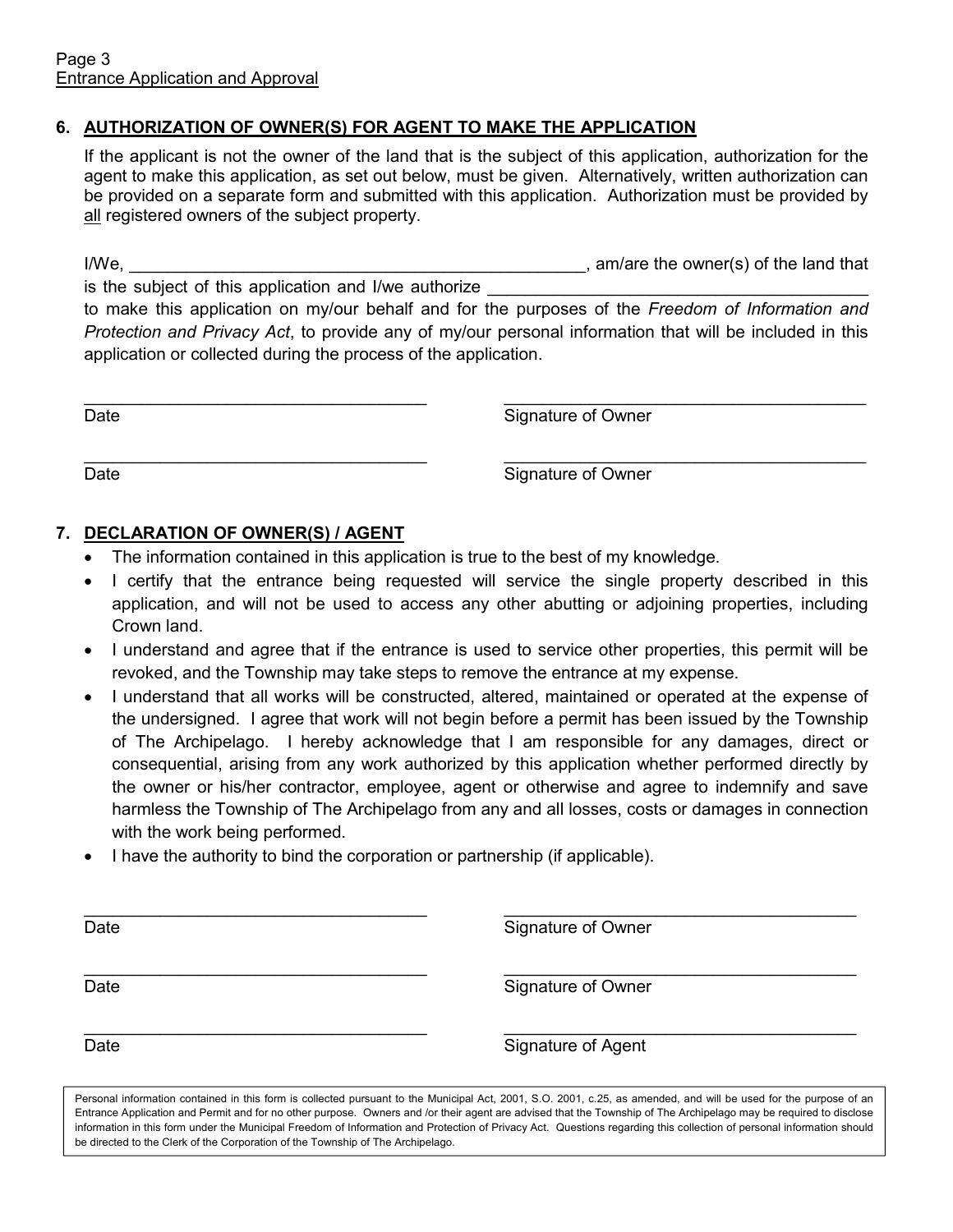$\blacksquare$ 

 $\mathsf{r}$ 

#### 8. INITIAL APPROVAL (to be completed by the Township prior to construction)

|                                                                                  | Date: |
|----------------------------------------------------------------------------------|-------|
| Culvert Required? □ Yes □ No Size of Culvert: __________________________________ |       |
|                                                                                  |       |
|                                                                                  |       |
|                                                                                  |       |
|                                                                                  |       |
| Initial Approval to Proceed Given? $\Box$ Yes $\Box$ No                          |       |

### THE OWNER/AGENT SHALL CONTACT THE PUBLIC WORKS DEPARTMENT FOLLOWING COMPLETION OF THE ENTRANCE TO ARRANGE FOR A FINAL INSPECTION

### 9. FINAL APPROVAL (to be completed by the Township following completion of the entrance)

| Final Inspection performed by: <b>Final Inspection performed by: Final Instance of Algebra</b> | Date: and the contract of the contract of the contract of the contract of the contract of the contract of the contract of the contract of the contract of the contract of the contract of the contract of the contract of the |
|------------------------------------------------------------------------------------------------|-------------------------------------------------------------------------------------------------------------------------------------------------------------------------------------------------------------------------------|
|                                                                                                |                                                                                                                                                                                                                               |
|                                                                                                |                                                                                                                                                                                                                               |
|                                                                                                |                                                                                                                                                                                                                               |
|                                                                                                |                                                                                                                                                                                                                               |
| Entrance Approved? $\Box$ Yes $\Box$ No                                                        |                                                                                                                                                                                                                               |
| Release Performance Bond? □ Yes □ No                                                           |                                                                                                                                                                                                                               |

| $\Box$ Copied to Finance Department with requisition for release of Performance Bond<br>Date: <u>Date: Electronic Contract Contract Contract Contract Contract Contract Contract Contract Contract Contract Contract Contract Contract Contract Contract Contract Contract Contract Contract Contract Contract Contract </u> |
|------------------------------------------------------------------------------------------------------------------------------------------------------------------------------------------------------------------------------------------------------------------------------------------------------------------------------|
| $\Box$ Final Letter and Cheque to Owner / Agent<br>Date:                                                                                                                                                                                                                                                                     |